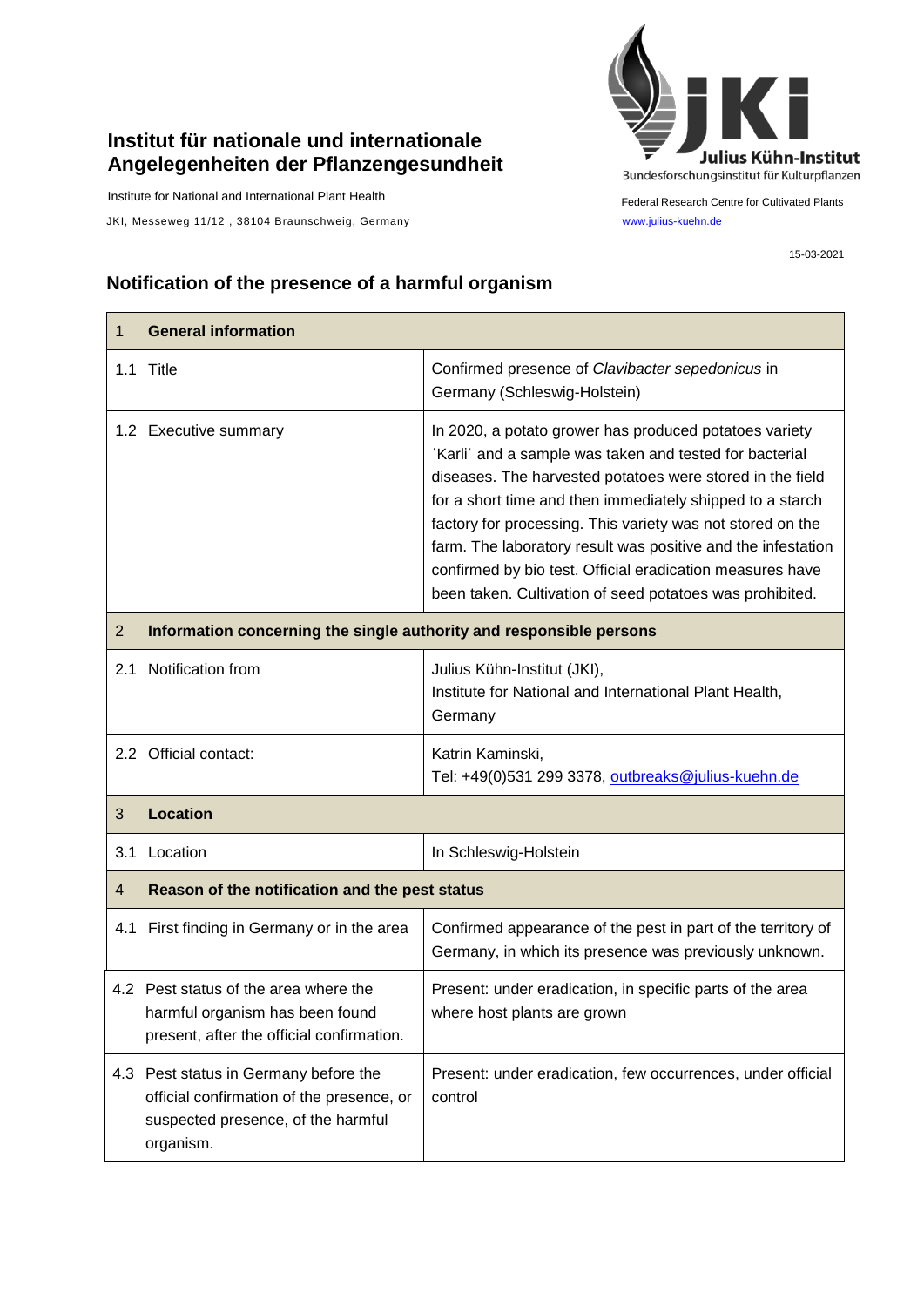|     | 4.4 Pest status in Germany after the<br>official confirmation of the presence of<br>the harmful organism. | Present: under eradication, few occurrences, under official<br>control                                                                                                                                                                     |  |
|-----|-----------------------------------------------------------------------------------------------------------|--------------------------------------------------------------------------------------------------------------------------------------------------------------------------------------------------------------------------------------------|--|
| 5   | Finding, sampling, testing and confirmation of the harmful organism                                       |                                                                                                                                                                                                                                            |  |
| 5.1 | How the presence or appearance of<br>the harmful organism was found.                                      | Information submitted by professional operators,<br>laboratories or other persons.                                                                                                                                                         |  |
|     | 5.2 Date of finding:                                                                                      | 05-03-2021                                                                                                                                                                                                                                 |  |
| 5.3 | Sampling for laboratory analysis.                                                                         | Date of sampling: 15-10-2020                                                                                                                                                                                                               |  |
|     | 5.4 Name and address of the Laboratory                                                                    | Landwirtschaftskammer Schleswig-Holstein -<br>Pflanzenbau, Pflanzenschutz, Umwelt Diagnose-Labor<br>Westring 383<br>24118 Kiel<br>Germany                                                                                                  |  |
| 5.5 | Diagnostic method                                                                                         | According to peer reviewed protocols.                                                                                                                                                                                                      |  |
|     | 5.6 Date of official confirmation of the<br>harmful organism's identity.                                  | 05-03-2021                                                                                                                                                                                                                                 |  |
| 6   | Infested area, and the severity and source of the outbreak in that area                                   |                                                                                                                                                                                                                                            |  |
| 6.1 | Size and delimitation of the infested<br>area.                                                            | 3.8 ha                                                                                                                                                                                                                                     |  |
|     | 6.2 Characteristics of the infested area<br>and its vicinity.                                             | Open air - production area: field (arable, pasture)<br>Type of element Other plant, part of a plant or plant<br>product                                                                                                                    |  |
|     | 6.3 Host plants in the infested area and its<br>vicinity                                                  | Solanum tuberosum                                                                                                                                                                                                                          |  |
|     | 6.4 Infested plant(s), plant product(s) and<br>other object(s).                                           | Solanum tuberosum (3.8 ha)                                                                                                                                                                                                                 |  |
|     | 6.5 Severity of the outbreak.                                                                             | The outbreak is restricted and located on one farm.                                                                                                                                                                                        |  |
|     | 6.6 Source of the outbreak                                                                                | The source of the outbreak could not be finally clarified.                                                                                                                                                                                 |  |
| 7   | <b>Official phytosanitary measures</b>                                                                    |                                                                                                                                                                                                                                            |  |
| 7.1 | Adoption of official phytosanitary<br>measures.                                                           | Official phytosanitary measures have been taken:<br>Those measures are taken inside the demarcated area<br>Cultivation of seed potatoes is prohibited. The potatoes<br>were already processed when the laboratory result was<br>available. |  |